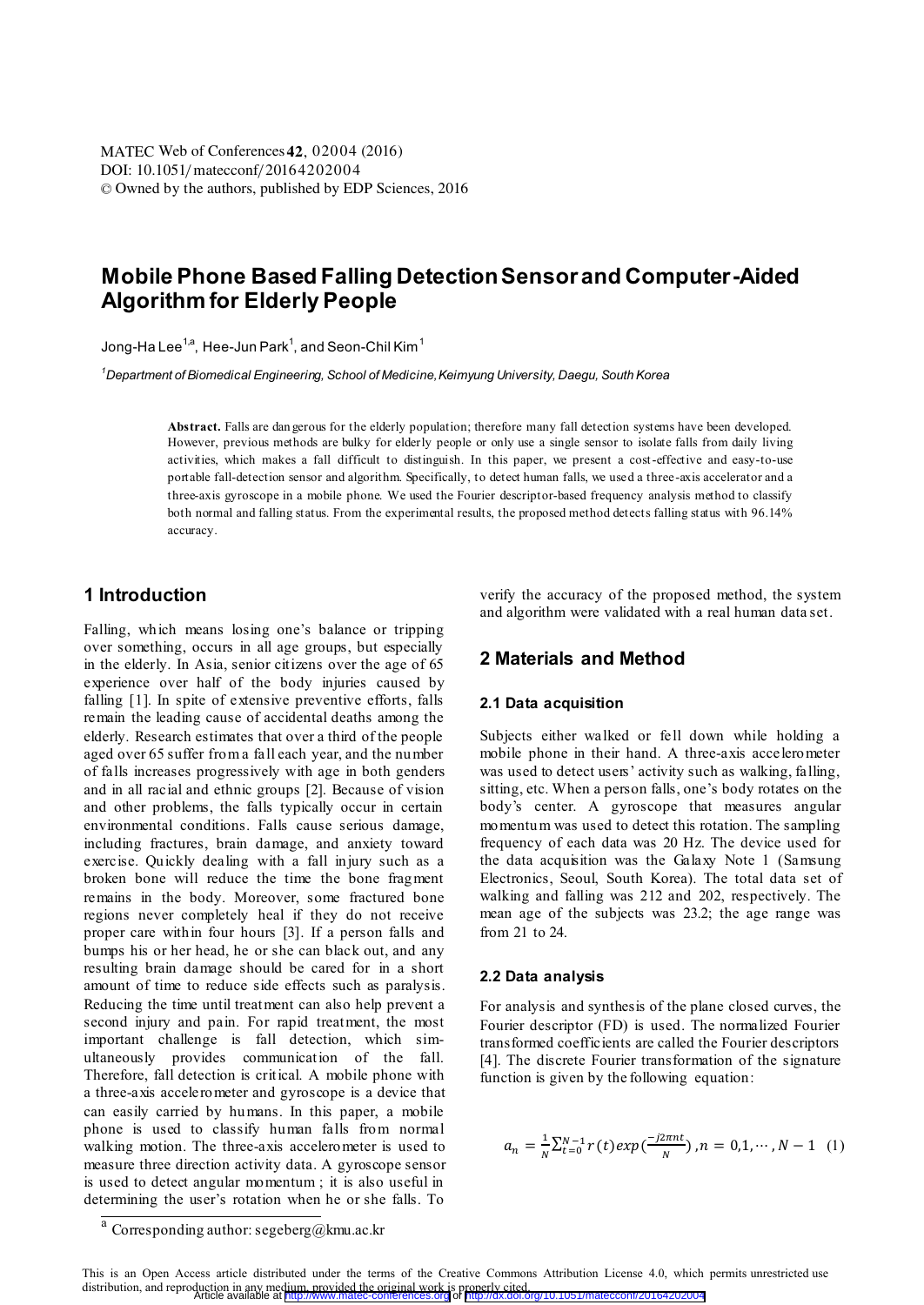The data was produced using a one-point fast Fourier transformation. The FD was extracted from the xaccelerometer, y -accelerometer, z-accelerometer, xgyroscope, y-gyroscope, and z-gyroscope signals: a total of 96 features were considered. Figure 1 shows the x-axis accelerometer signal while walking (up) and falling (down) and Figure 2 presents the x-axis gyroscope signal while walking (up) and falling (down). From the results, we clearly see the difference between the accelerometer signal and the gyroscope signal while walking and falling in the time domain.



Figure 1. X-axis accelerometer signal while walking (up) and falling (down).





**Figure 2.** X-axis gyroscope signal while walking (up) and falling (down).

### **2.3 Fourier Descriptor**

For analysis and synthesis of the plane-closed curves, the Fourier descriptor (FD) is used. FD is obtained by applying Fourier transform on a shape signature derived from shape boundary coordinates in Section III-A and III-B.

The normalized Fourier transformed coefficients are called the Fourier descriptors. The discrete Fourier transform of signature function is given by

$$
a_n = \frac{1}{N} \sum_{t=0}^{N-1} r(t) \exp\left(\frac{-j2\pi nt}{N}\right), n = 0, 1, \dots, N = 1 \tag{2}
$$

Since the CDF and CSCF are invariant to translation and rotation, the Fourier coefficients have to be further to make them scale invariant and start point independent shape descriptors. The relation between Fourier coefficients of original shape and transformed through scaling and change of start point is given by

$$
a_n = \exp(jn\varphi) \cdot s \cdot a_n^o \tag{3}
$$

where  $\varphi$  is the angles incurred by the change of start point and and  $s$  is the scale factor. Then normalized Fourier coefficients  $b_n$  of the transformed shape is obtained by

$$
b_n = \frac{a_n}{a_1} = \frac{a_n^o}{a_1^o} \exp[j(n-1)\varphi] = b_n^o \exp[j(n-1)\varphi] \quad (4)
$$

where  $b_n^o$  is the normalized Fourier coefficients of the original shape. From Eq. (4), it is clear that, if we ignore phase of the coefficients, then magnitudes  $|b_n|$  and  $|b_n^o|$  are the same. In other words,  $|b_n|$  is invariant to translation, rotation, scaling and change of start point. The values of  $|b_n|$  are the shape features that we used for the breast tumor classification. For the improvement in the classification of ultrasound images, we have combined both Fourier descriptors from CDF and CSCF through staked vector approach (SVA) technique, where both Fourier descriptors are concatenated to form a long feature vector.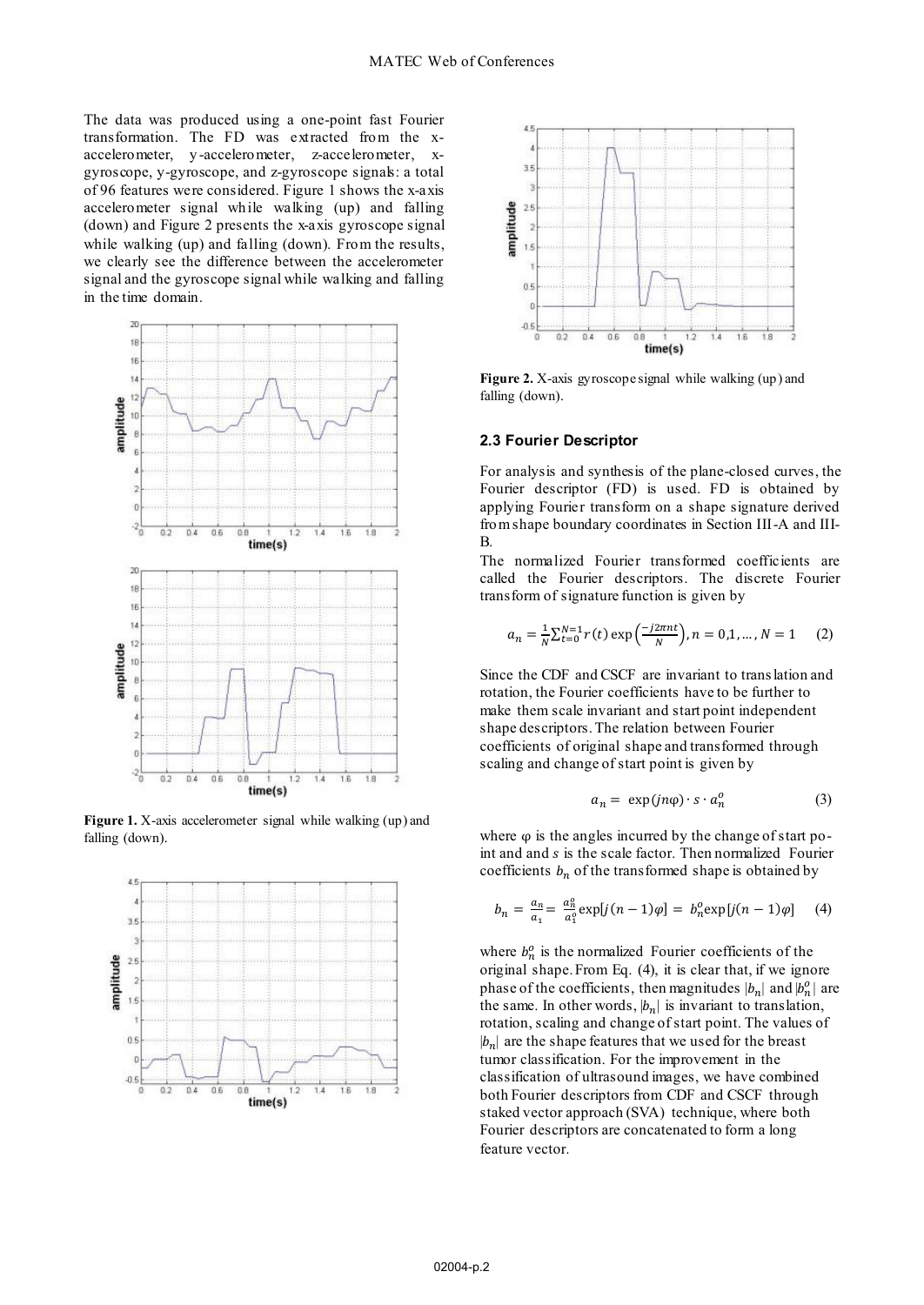### **2.4 Support vector machine (SVM) classifier**

The support vector machine (SVM) is a widely used method for classification and regression tasks. For a twoclass problem with training samples  $\{x_i, y_i\}$ ,  $i = 1, 2, \dots, N$ in d-dimensional feature space,  $x_i \in R^d$ , with associated targets  $y_i \in \{-1,1\}$ , the discriminate function of the separating hyperplane for linearly separable classes is given as follows:

$$
f(x) = w \cdot \Phi(x) + b \tag{5}
$$

where  $w \in R^d$  is the vector normal to the hyperplane and  $b \in R$  is the bias. In addition,  $x_i$  is the featured vectors extracted from the gyroscope and accelerometer sensors and  $y_i$  is the falling and normal status.

The SVM fits a hyperplane to the training samples of two classes in the feature space by minimizing the cost function, which consists of two criteria: margin maximization and error minimization [5]. SVM used real number vector. In this paper, a two-category walk or fall can be showed as  $(1,0)$  and  $(0,1)$ .

### **2.5 Evaluation model**

The model's accuracy is estimated using a cross validation method. The data is divided into K to K-fold cross-validation [6]. The subsample left validation data. The other (K-1) data use training data. Validation data is tested using the classifier trained on the remaining training data. In addition, K is repeated, changing the subsample. Each instance of the whole training set is predicted once so the cross-validation accuracy is the percentage of data, which are correctly classified [7]. After that, the results take an average.  $Y_i$  is the real response values and  $X_n$  is the vector covariates.

$$
\frac{\sum_i (Y_i - a - b_1 X_{1i} - \dots - b_p X_{pi})^2}{n}, \ n = K, i = 1, 2, \dots, p = 1, 2, \dots, n \quad (6)
$$

TP and TN are the correctly classified occurrences of either walking or falling. On other hand, walking and falling are incorrectly classified as FP and FN. An evaluation was completed using a tenfold cross-validation.

## **3 Experimental Results**

To calculate the classification accuracy, the K-fold crossvalidation method was used and  $K$  was set as 10. The performance indices were evaluated by five performance indices, including classification accuracy (TP+TN)/(TP+TN+FP+FN), sensitivity (TP/[TP+FN]), specificity (TN/[TN+FP]), positive predictive value (TP/[TP+FP]), and negative predictive value (TN/[TN+FN]), where TP is the number of true positive findings correctly classified as positive;  $TN = true$ negative;  $FP = false$  positive; and  $FN = false$  negative [8]. From the results, we noticed that the proposed method detects 384 data (falling or walking) out of 414 original data (falling or walking). The statistical analysis shows

that the resulting accuracy was 96.14%, sensitivity was 100%, specificity was 92.08%, positive predictive value was 92.98%, and negative predictive value was 100%.



**Figure 3.** Statistical analysis results for proposed method verification.

### **4 Discussion**

In this paper, we assumed that the elderly person always carries the proposed platform due to the fact that the ordinal mobile phone motion sensors are what detect the falling status. The current platform can be interrupted with events such as an incoming call, or if the motion sensors are occupied with other applications, the motiondetecting algorithm might be hold. Further, we assumed that the small and portable sensor attached to the elderly person will be carried by the same elderly person. Finally, the deliberate fall of young people is quite different from the fall of elderly people, and their walking patterns might also be quite different. In future work, the clinical trials of real data sets from both old and young people will be obtained and analyzed to optimize the fall detection algorithm for ordinary people.

# **5 Conclusion**

In this paper, we propose a mobile phone-based falling detection sensor and algorithm. We used a three-axis accelerator and three-axis gyroscope to determine the direction and rotation of the subjects' bodies. The support vector machine classifier was used to analyze the sensor's signal. From the experimental results, the proposed method detects falling status with 96.14% accuracy, which indicates that human activity can be classified using a mobile phone. These detection methods can warn others of a user's fall.

## **Acknowledgements**

The research partly was supported by the Ministry of Science, ICT and Future Planning Through the Development for IT·SW industrial convergence original technology (ID: R0101-15-0147) and Basic Science Research Program through the National Research Foundation of Korea (NRF) funded by the Ministry of